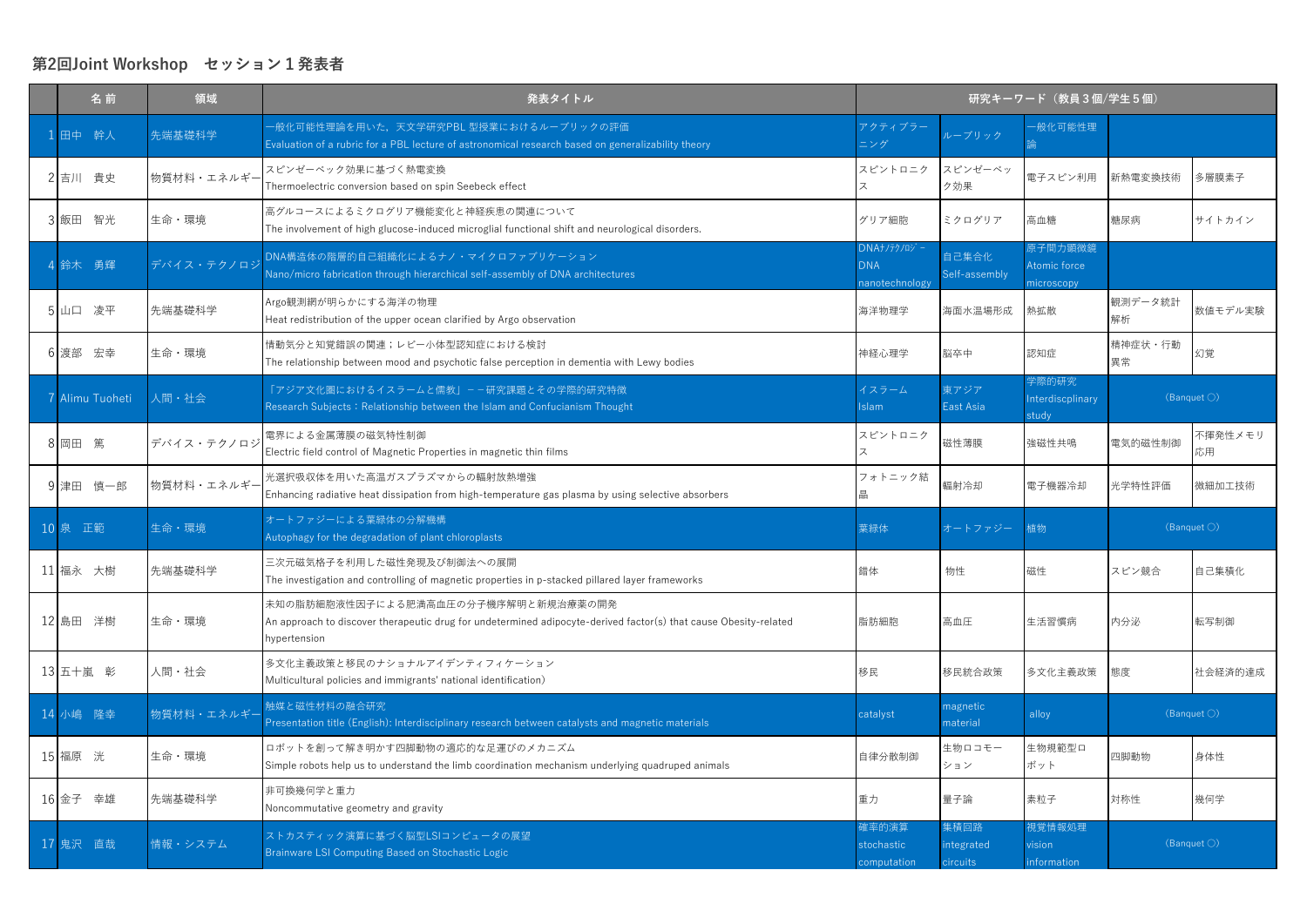### **第2回Joint Workshop セッション1発表者**

|        | 名前        | 領域         | 発表タイトル                                                                                                                                                 | 研究キーワード (教員3個/学生5個)                    |                                   |                                   |                            |                       |  |  |
|--------|-----------|------------|--------------------------------------------------------------------------------------------------------------------------------------------------------|----------------------------------------|-----------------------------------|-----------------------------------|----------------------------|-----------------------|--|--|
|        | 18 塚田 健人  | 生命・環境      | ゲノムマイニングと麹菌異種生産を基盤とするポストゲノム型天然物探索<br>Discovery of Fungal Natural Products Based on Genome Mining and Aspergillus oryzae Heterologous Expression System | 天然物化学                                  | 糸状菌                               | 有機化学                              | 遺伝子工学                      | バイオインフォ<br>マティクス      |  |  |
|        | 19 一ノ瀬 智浩 | 物質材料・エネルギー | マルチフェロイックBiFeO3薄膜の構造的、電気的および磁気的特性<br>Structural, Electric and Magnetic Properties of Multiferroic BiFeO3 Thin Films                                    | 電気磁気効果                                 | 磁性強誘電体                            |                                   | マルチフェロイッエピタキシャル薄           | 磁場センサ                 |  |  |
|        | 20 土内 憲一郎 | 生命・環境      | RNA-seqによるブタiPS細胞の遺伝子発現解析<br>RNA-Seq analysis among multiple pig derived induced pluripotent cell lines                                                | livestock                              | stem cells                        | transposon                        | transfection               | gene expression       |  |  |
|        | 21 田村 光平  | 人間・社会      | 文化進化研究のための考古学データベースの構築<br>The development of an archaeological database for cultural evolutionary studies                                              | 文化進化<br>cultural evolution archaeology | 考古学                               | データベース<br>database                |                            | (Banquet $\bigcirc$ ) |  |  |
|        | 22 佐藤 佑介  | 工学研究科      | 分子ロボティクス~分子を設計してロボットを作る~<br>Molecular Robotics ~creation of a robot by designing molecules~                                                            | 生体分子機械                                 | <b>DNA</b>                        | 自己組織化                             | タンパク質                      | 分子ロボティク<br>ス          |  |  |
|        | 23 古川 恭平  | 生命・環境      | 高温環境下のニワトリ培養筋細胞の基質代謝に対する副腎皮質ホルモンの役割<br>The role of adrenal cortex hormone in substrate metabolism in avian muscle cells under heat stress conditions   | タンパク質分解                                | エネルギー代謝                           | 内分泌                               | 活性酸素                       | 暑熱ストレス                |  |  |
|        | 24 川村 広和  | 先端基礎科学     | RIで観る・測る・治す<br>Multipurpose uses of RI                                                                                                                 | 放射性核種                                  | 多目的利用                             | 研究支援                              |                            |                       |  |  |
|        | 25 田中 良弥  | 生命・環境      | 行動の種特異性を生み出す神経基盤の探索<br>In search of neural mechanism underlying the behavioral specificity                                                             | 行動の進化                                  | 神経行動学                             | ゲノム編集                             | 光遺伝学                       | ショウジョウバ<br>工          |  |  |
|        | 26 影山 徹哉  | 人間・社会      | The neural basis of unconscious thought in social decision making<br>社会的意思決定における無意識思考の神経基盤の解明                                                          | 脳科学                                    | 経営学                               | 意思決定                              | 無意識                        | fMRI                  |  |  |
|        | 27 畠山 裕康  | 生命・環境      | 「生きている」をみる・はかる<br>Quantitative visualization of "life"                                                                                                 | 蛍光イメージン<br>Fluorescent<br>imaging      | 2型糖尿病<br>Type 2 diabetes          | 運動<br>Exercise                    |                            | (Banquet $\bigcirc$ ) |  |  |
|        | 28 内山 愛子  | 先端基礎科学     | 2つの同位体を用いた基礎物理学研究<br>Study of fundamental physics using dual isotope                                                                                   | 対称性の破れ                                 | 量子エレクトロ<br>ニクス                    | スピン                               | 光学磁力計                      | レーザー                  |  |  |
|        | 29 青木 七菜  | 生命・環境      | 生殖細胞とがん細胞に共通して発現する遺伝子の生理的機能解析<br>Functional analysis of the genes commonly expressed in germ cells and in cancer cells                                 | 生殖細胞                                   | がん細胞                              | 精子形成                              | エピジェネティッ                   | DNAメチル化               |  |  |
|        | 30 矢島 秀伸  | 先端基礎科学     | 数値シミュレーションで繋ぐミクロとマクロの物理、そして銀河の形成へ<br>Numerical simulations of galaxy formation by combining microscopic and macroscopic physics                        | 数値シミュレー<br>ション                         | 銀河                                | 物理                                |                            | (Banquet $\bigcirc$ ) |  |  |
| 31 李 璐 |           | 物質材料・エネルギー | 有機性産業排水によるメタン回収<br>Methane recycled from industrial organic wastewater                                                                                 | 環境保全                                   | 嫌気性発酵                             | メタン回収                             | バイオリアク<br>$\overline{a}$ – | 微生物                   |  |  |
|        | 32 小田 聡明  | 生命・環境      | 細胞周期依存的な一次繊毛形成機構<br>The mechanisms of ciliogenesis in a cell cycle-dependent manner                                                                    | -次繊毛                                   | 細胞周期                              | 中心体                               | 繊毛病                        | TTBK2                 |  |  |
|        | 33 井上 壮志  | 先端基礎科学     | 基礎物理と医学応用に向けた光学磁力計<br>Optical magnetometer toward fundamental physics and medical science                                                              | 磁力計<br>Magnetometer                    | 基本的対称性<br>-undamental<br>symmetry | 脳磁計<br>Magnetoenceph<br>alography |                            |                       |  |  |
|        | 34 元木 康介  | 人間・社会      | 脳科学を用いた消費者行動研究<br>Study of consumer behavior using neuroscience                                                                                        | fMRI                                   | 消費者行動                             | 感情                                | 感覚                         | 非意識                   |  |  |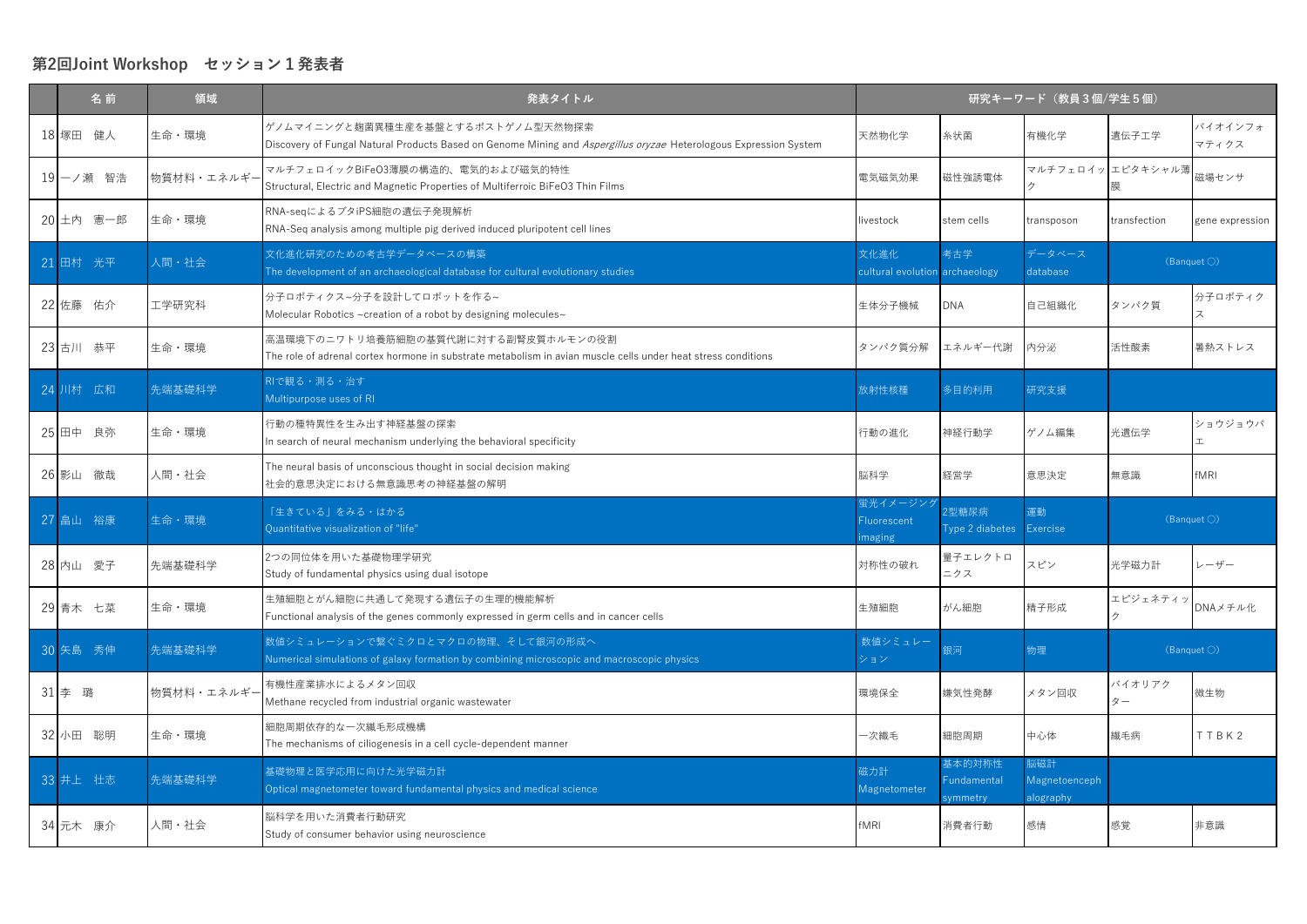# **第2回Joint Workshop セッション1発表者**

|                 | 名前                 | 領域      | 発表タイトル                                                                                                                               | 研究キーワード(教員3個/学生5個)                     |                              |                              |                                                     |                           |  |  |
|-----------------|--------------------|---------|--------------------------------------------------------------------------------------------------------------------------------------|----------------------------------------|------------------------------|------------------------------|-----------------------------------------------------|---------------------------|--|--|
|                 | 35 岩崎 亮祐           | 生命・環境   | 低侵襲超音波治療における治療位置予測<br>Prediction of treatment area in low-invasive ultrasound therapy                                                | 超音波                                    | 低侵襲治療                        | 治療ガイド                        | 超音波信号処理                                             | 照射照準                      |  |  |
|                 | 36 木野 久志           |         | デバイス・テクノロジーンネルFETによる電荷トラップ型メモリの低消費電力<br>Charge Trapping Memory with Tunnel FET for Low Power Consumption                             | 半導体メモリ<br>Nonvolatile<br>memory        | トンネルFET<br><b>Tunnel FET</b> | 低消費電力<br>Low power           |                                                     |                           |  |  |
| 37 <sup>l</sup> | 菅野 湧貴              | 先端基礎科学  | 温位座標を用いた極域寒気流出の解析<br>An analysis of polar cold air outbreaks using isentropic coordinates.                                           | 気候変動                                   | 異常気象                         | 極域寒気の流出                      | 大気大循環                                               | 等エントロピー<br>(温位) 座標        |  |  |
|                 | 38 常松 友美           | 生命・環境   | マウスを用いたレム睡眠P波発生時の多神経活動記録と光操作<br>Characterization and optogenetic manipulation of sub-second brain waves during REM sleep in mice.    | レム睡眠                                   | オプトジェネティマルチユニット<br>クス        | 記録                           |                                                     |                           |  |  |
|                 | 39 及川 拓人           | 情報・システム | Challenges of the Lunar Micro Rover: Mobility Performance under Environmental Constraints                                            | planetary/lunar<br>(or maybe<br>space) | path planning                | environmental<br>constraints | adaptive learning<br>(still pending on<br>this one) | four-wheel<br>micro rover |  |  |
|                 | 40 林真貴子            | 生命・環境   | がん 細胞におけるNrf2活性化が全身にもたらす影響の解明<br>Effects caused by Nrf2 activation in cancer cells in vivo                                           | 肺がん                                    | 悪性化                          | 抗酸化因子                        | 転写因子Nrf2                                            | 治療効果促進剤                   |  |  |
|                 | 平山 千尋<br>(多元研修士2年) | 先端基礎科学  | タンパク質誕生途上のポリペプチド鎖の立体構造形成を手助けする細胞メカニズムの解明<br>Elucidation of cellular mechanisms that assist in folding of nascent polypeptide chains. | 新生鎖                                    | 酸化的フォール<br>ディング              | PDI family                   |                                                     |                           |  |  |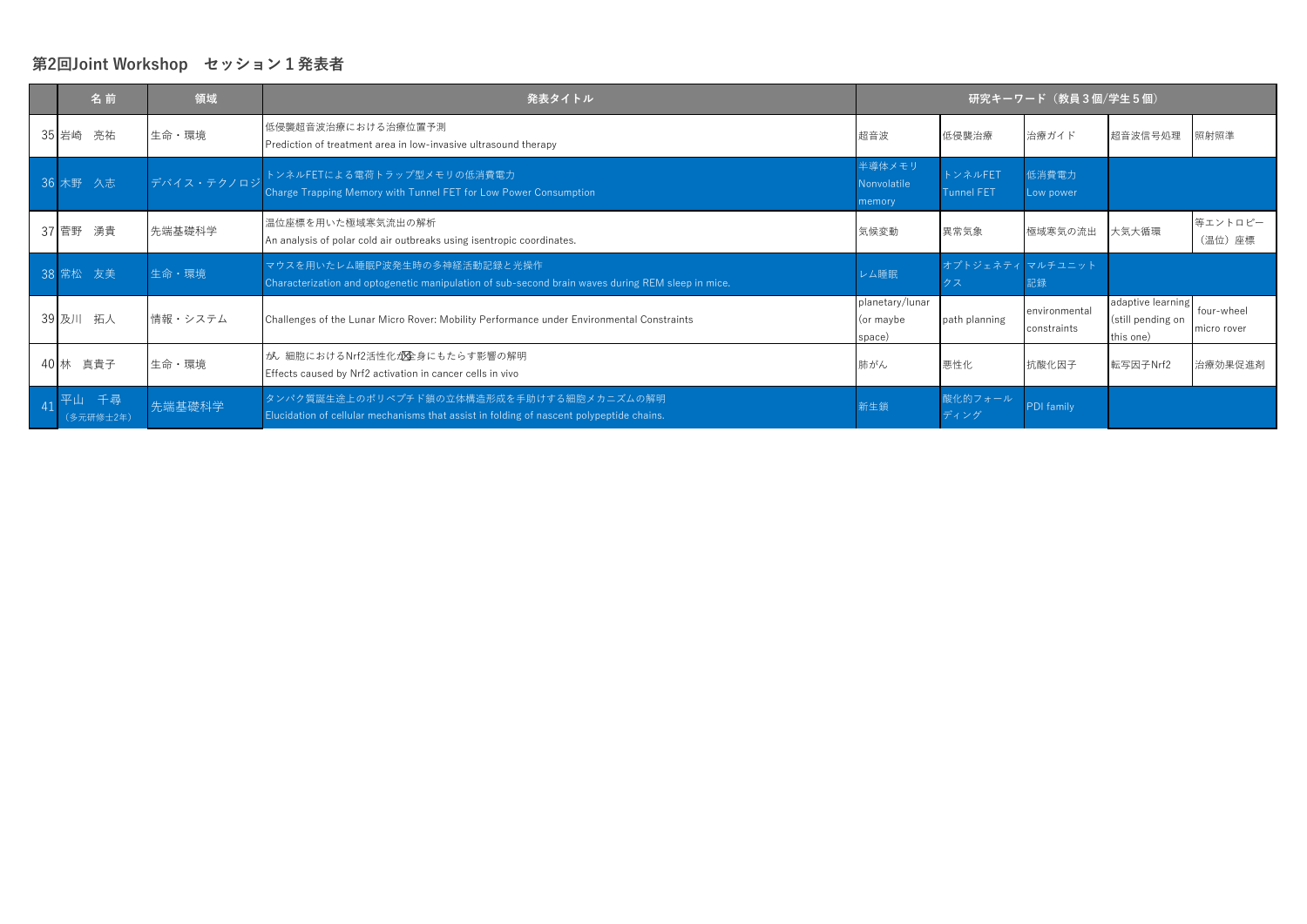#### **第2回Joint Workshop セッション2発表者**

|        | 名前       | 研究科        | 発表タイトル                                                                                                                                                                    |                                            | 研究キーワード (教員3個/学生5個)           |                               |                 |                       |  |  |
|--------|----------|------------|---------------------------------------------------------------------------------------------------------------------------------------------------------------------------|--------------------------------------------|-------------------------------|-------------------------------|-----------------|-----------------------|--|--|
|        | 1 鈴木 弘朗  | 物質材料・エネルギー | プラズマCVD合成グラフェンナノリボンの特異な光応答特性<br>Photoresponse characteristics of plasma CVD synthesis graphene nanoribbon                                                                 | プラズマ化学気相 グラフェンナノリ<br>堆積法                   | ボン                            | 量子輸送現象                        | 電子ビームリン<br>グラフィ | 光電子デバイス<br>応用         |  |  |
| 2 成子 篤 |          | 先端基礎科学     | 加速膨張する宇宙<br>Accelerated expansion of the universe                                                                                                                         | -般相対性理論<br>Einstein's genera<br>relativity | 暗黒エネルギー<br>Dark energy        | 修正重力<br>Modified gravity      |                 |                       |  |  |
|        | 3 五十嵐 敬幸 | 牛命・環境      | 小胞体Ca <sup>2+</sup> ダイナミクスの光操作 - 光感受性C2C12を用いたSarcomere assembly 研究モデル -<br>Intervention of the intracellular $Ca^{2+}$ dynamics by light                                 | 光遺伝子                                       | オルガネラ                         | カルシウムイオンサルコメア形成               |                 | トランスジェ<br>ニックラット      |  |  |
|        | 4 瀧川 裕貴  | 人間・社会      | 日米議会における政治的言説の感情・道徳分析<br>Comparative Analysis of the Speech Records of the US Congress and the Japanese Diet                                                              | 道徳心理学<br>moral psychology                  | 感情分析<br>sentiment<br>analysis | テクスト分析<br>text analysis       |                 |                       |  |  |
|        | 5 小林 直也  | 情報・システム    | 敗血症の転機予測には拡張期圧が最も有用である:多施設後方視的検討<br>Low diastolic pressure indicated the highest reliability as the outcome predictor of sepsis patients: multicenter retrospective study | 集中治療                                       | ビッグデータ                        | 転帰予測                          | 可視化             | 警告システム                |  |  |
|        | 6 小野里 宏樹 | 先端基礎科学     | 距離指標天体としてのレッドクランプ星<br>Red Clump Stars as a Distance Indicator                                                                                                             | 大質量星                                       | Wolf-Rayet星                   | 食連星                           | 恒星進化            | 質量放出                  |  |  |
| 7松平 泉  |          | 生命・環境      | 死ぬまでハッピー 〜逆境はスキップして飛び越えたい〜<br>Lifelong Happy -Overcome the adversity with skip $J \sim$                                                                                   | 脳                                          | うつ病                           | 遺伝・環境相互<br>作用                 | ストレス            | 親子関係                  |  |  |
|        | 8 野田 博文  | 先端基礎科学     | X線天文衛星によるブラックホールの観測<br>Observations of Black Holes with X-ray Astronomical Satellites                                                                                     | X-ray Astronomy                            | <b>Black Hole</b>             | <b>Satellite</b>              |                 |                       |  |  |
| 9 浅野 翔 |          | デバイス・テクノロジ | 3軸力覚と温度感覚をもつロボット用指先センサの開発<br>Development of fingertip sensor with 3-axis tactile and thermal sensation for robots                                                         | 触覚センサ                                      | MEMS (微小電<br>気機械システム)         | 集積化センサ                        | 温度センサ           | 生体模倣                  |  |  |
|        | 10 梶田 徹也 | 物質材料・エネルギー | 二次電池用負極材料研究<br>Study of anode material for secondary battery                                                                                                              | 電池<br><b>Battery</b>                       | 負極<br>Anode                   | ゲルマニウム<br>Germanium           |                 |                       |  |  |
|        | 11 諸橋 博昭 | 先端基礎科学     | 化学刺激による自己駆動現象<br>Self-propelled motion induced by chemical stimuli                                                                                                        | 化学反応に誘起さ<br>れる分子集合体の<br>運動                 | 生体膜の物理化                       | 流体力学                          | 弾性体力学           | 微分幾何学                 |  |  |
|        | 12 廣森 浩祐 | 生命・環境      | 廃棄物系油糧バイオマスのカスケード利用を実現する技術システムの開発<br>Development of a technology system for cascade utilization of waste oil biomass                                                      | カスケード利用                                    | 技術システム                        | 循環型社会                         | バイオマス           | プロセス設計                |  |  |
|        | 13 田崎 創平 | 情報・システム    | 環境変動に対する枯草菌の集団形態<br>Morphologies of Bacillus subtilis communities responding to environmental variation                                                                   | 枯草菌                                        | バイオフィルム                       | 自己組織化                         |                 | (Banquet $\bigcirc$ ) |  |  |
|        | 14 佐藤 遊洋 | 人間・社会      | 信頼感が健康に与える影響は居住地の都市度によって異なるのか<br>Generalized and particularized trust for health between urban and rural residents in Japan: a cohort study from the JAGES project        | 疫学                                         | 健康                            | 信頼                            | 都市度             | 社会学                   |  |  |
|        | 15 奥村 正樹 | 先端基礎科学     | 小胞体で働くPDIファミリー酵素群の構造機能相関<br>Structural and mechanistic basis of the PDI family members producing disulfides in the endoplasmic reticulum                                  | disulfide bond                             | protein folding               | protein disulfide<br>somerase |                 |                       |  |  |
|        | 16 伏間 智史 | 生命・環境      | マウスモデルを用いたIgA腎症合併妊娠と妊娠高血圧腎症の病態解明<br>Elucidation of the pathology of pregnancy with IgA nephropathy and preeclampsia                                                       | lgA腎症                                      | 妊婦高血圧腎症                       | ニコチンアミド                       | 病熊モデルマウス µCT    |                       |  |  |
|        | 17 遠藤 寛也 | 先端基礎科学     | ペンタン正イオン水和クラスターの赤外分光研究:正電荷によるCH結合の反応性の増大<br>Infrared spectroscopic study on hydrated cluster of pentane cation: Enhancement of CH bond reactivity by positive charge      | 分子クラスター                                    | 赤外分光                          | レーザー分光                        | 真空紫外光           | 光反応                   |  |  |
|        | 18 鈴木 大輔 | 情報・システム    | 不揮発動的再構成可能ロジックに基づく超低消費電力脳型情報処理プロセッサ<br>Ultra Low-Power Brain-Inspired Processor Using Dynamically-Reconfigurable Nonvolatile Logic                                        | 不揮発ロジック                                    | <b>FPGA</b>                   | 脳型情報処理                        |                 |                       |  |  |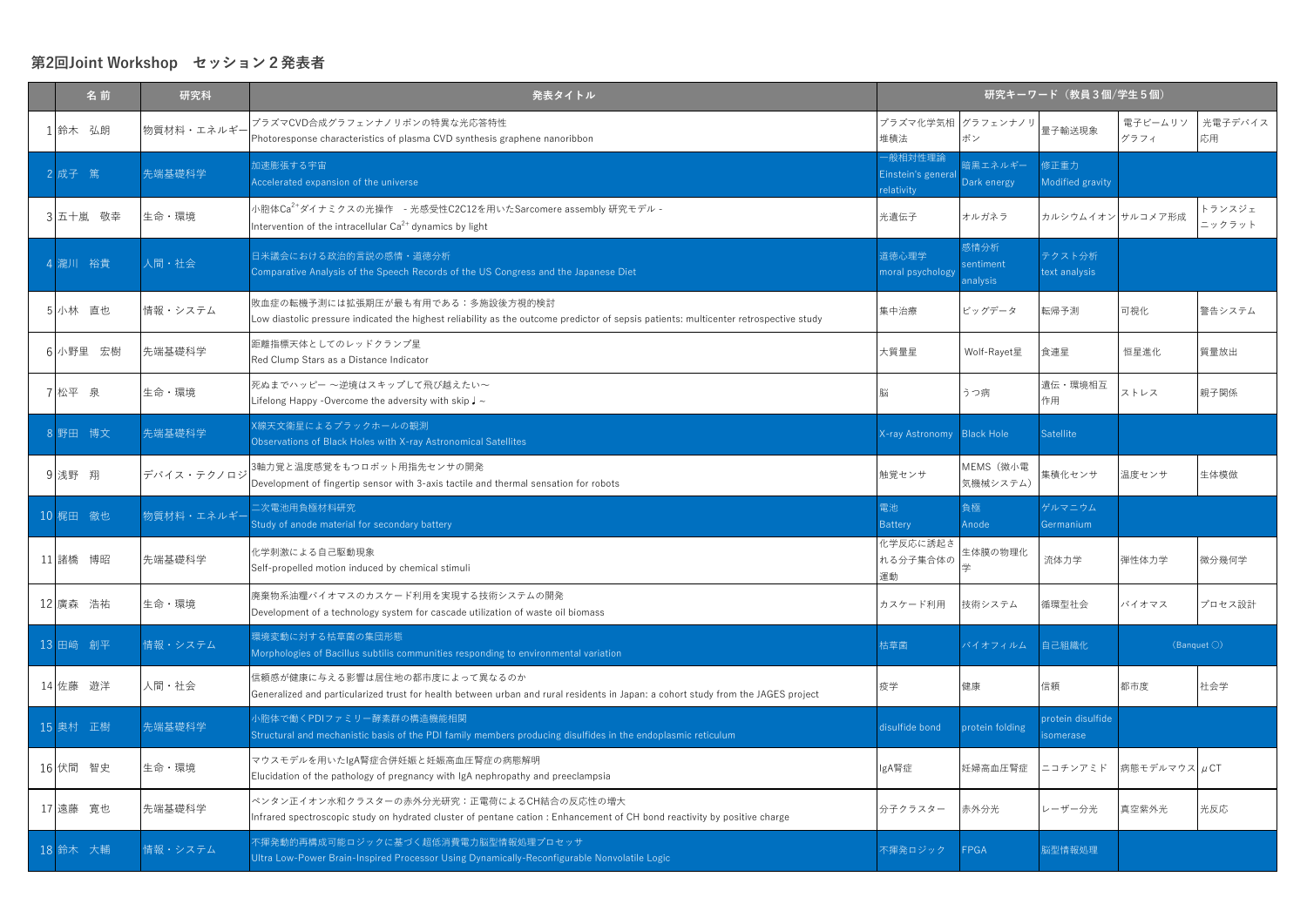#### **第2回Joint Workshop セッション2発表者**

| 名前       | 研究科                              | 発表タイトル                                                                                                                                                                                                                         | 研究キーワード (教員3個/学生5個)                       |                                 |                                  |                                 |                                                                    |
|----------|----------------------------------|--------------------------------------------------------------------------------------------------------------------------------------------------------------------------------------------------------------------------------|-------------------------------------------|---------------------------------|----------------------------------|---------------------------------|--------------------------------------------------------------------|
| 19 渋谷 知暉 | 生命・環境                            | 青色光を用いた高品質トマト果実生産方法<br>Production method of high quality tomato fruit using blue light                                                                                                                                         | トマト                                       | 青色光                             | 健康機能性                            | 植物工場                            | Light Emitting<br>Diode (LED)                                      |
| 20 王 子謙  | 物質材料・エネルギ-                       | 電子線回折による単層1T相MoS2の三次元的原子積層配列の解析<br>Unveiling Three-Dimensional Stacking Sequences of 1T Phase MoS2 Monolayers by Electron Diffraction                                                                                          | 二次元材料                                     | 遷移金属ジカル<br>コゲン化物                | 透過電子顕微鏡                          | 原子像観察                           | フォトルミネセ<br>ンス                                                      |
|          | 21 Bernard Chrystelle デバイス・テクノロジ | コールドスプレープロセスによるポリマー成膜および成長の機構理解<br>Mechanistic understanding of the formation and growth of polymer coating using cold-spray process                                                                                           | semi-crystalline<br>polymer               | mechanical<br>behavior law      | arge strains and<br>strain rates |                                 |                                                                    |
| 22 大橋 美和 | 生命・環境                            | オミックス解析を用いたイネの分げつ成長の分子機構の解明<br>The Study of Rice Tillering Using Omics Analysis                                                                                                                                                | イネ                                        | グルタミン合成酵                        | 窒素代謝                             | 分げつ                             | オミックス                                                              |
| 23 鹿野 理子 | 人間·社会                            | 過敏性腸症候群における自律神経機能一脳腸相関<br>Lack of visceral sensation and vagal tone interactions in the anterior cingulate cortex and brainstem in patients with irritable bowel syndrome                                                      | rritable bowel<br>syndrome                | stress                          | autonomic<br>function            |                                 | (Banquet $\bigcirc$ )                                              |
| 24 藤田 伸哉 | 情報・システム                          | 超小型地球観測衛星のための高精度姿勢制御システムの開発<br>Development of High-Precision Attitude Control System for Micro Earth Observation Satellites                                                                                                    | 宇宙探査学 space<br>exploration<br>engineering | 超小型衛星<br>microsatellite         | 姿勢制御 attitude<br>control         | リモートセンシ<br>ング remote<br>sensing | ハードウェア・イ<br>ン・ザ・ループ<br>シミュレータ<br>hardware in the<br>loop simulator |
| 25 齋藤 大介 | 生命・環境                            | 細胞移動における細胞弾性の重要性<br>Cell stiffness is critical for germ cell migration in avian embryo                                                                                                                                         | cell migration                            | stiffness                       | germ cell                        |                                 | (Banquet $\bigcirc$ )                                              |
| 26 熊谷 祐穂 | 先端基礎科学                           | 岩石磁気学 #とは ~天然の磁石が教えてくれること~<br>What is "rock-magnetism"?                                                                                                                                                                        | 古地磁気                                      | 岩石磁気                            | 深海堆積物                            | 走磁性バクテリ                         | 強磁性共鳴<br>(FMR)                                                     |
| 27 江川 史朗 | 生命・環境                            | 化石動物の形態形成の推論:恐竜を例に<br>the inference for morphogenesis of fossil animal, taking dinosaur for example                                                                                                                            | 恐竜                                        | 発生生物学                           | 進化学                              | 形態学                             | 骨格                                                                 |
| 28 馬渕 拓哉 | 物質材料・エネルギー                       | 量子・分子論的解析に基づいた高プロトン伝導性電解質膜の開発<br>Development of Highly Proton Conductive Membranes Using Quantum/Atomistic simulations                                                                                                         | 分子シミュレーション<br>Atomistic<br>simulations    | プロトン輸送<br>Proton transport      | 理論設計<br>Theoretical<br>design    |                                 |                                                                    |
| 29 上野 嶺  | デバイス・テクノロジ                       | 暗号ハードウェアに対する物理攻撃と安全性評価技術に関する研究<br>Physical Attacks on Cryptographic Hardware and Its Security Evaluation                                                                                                                       | 暗号実装                                      | ハードウェアセ<br>キュリティ                | 算術演算回路                           | コンピュータア-<br>キテクチャ               | 計算機代数                                                              |
| 30 堀江 謙吾 | 生命・環境                            | 平原ハタネズミはなぜ一夫一妻性行動を示すのか?ゲノム編集による遺伝子組換え平原ハタネズミの作製と脳神経回路・行動解析<br>The understanding of pair bonding behavior in prairie voles by genome editing and neural manipulation                                                            | 平原ハタネズミ                                   | -夫一妻性                           | CRISPR/Casによ<br>るゲノム編集           | オキシトシン/オ<br>キシトシン受容             | 神経科学                                                               |
| 31 鹿山 雅裕 | 先端基礎科学                           | 月隕石における水の痕跡<br>Trace of water in lunar meteorites                                                                                                                                                                              | Moon                                      | water                           | unar meteorite                   |                                 |                                                                    |
| 32 榊 浩平  | 人間・社会                            | 教育応用脳科学研究による革新的ポジティブ思考教育法の効果検証<br>Effect Verification of an Innovative Education Program for Positive Thinking by Educational Neuroscience                                                                                     | 教育応用脳科学                                   | 社交不安                            | いじめ                              | ヒト脳機能イメー<br>ジング                 | ニューロフィード<br>バック                                                    |
| 33 平 恭紀  | 生命・環境                            | 能動的食物運搬機能を有する人工食道ステントの開発<br>Development of an artificial esophageal stent with an active food-propelling function                                                                                                              | 人工臓器                                      | バイオメカニクス 蠕動運動                   |                                  | 非線形粘弾性モ<br>デル                   | 動物実験                                                               |
| 34 松岡 萌  | 先端基礎科学                           | 加熱脱水炭素質隕石の反射スペクトルと物質科学的特徴:含水小惑星の加熱脱水プロセス解明へ向けて<br>Spectral and mineralogical properties of heated and dehydrated carbonaceous chondrites: an approach to revealing the heating and<br>dehydration process on hydrous asteroids | C型小惑星                                     | 炭素質隕石                           | 反射スペクトル                          | 太陽系進化過程                         | はやぶさ2                                                              |
| 35 山本 英明 | デバイス・テクノロジ                       | 半導体技術を活用した人工神経細胞回路の構築<br>Engineering living neuronal networks using semiconductor processes                                                                                                                                    | マイクロ加工<br><b>Microfabrication</b>         | バイオインター<br>フェース<br>biointerface | 神経回路<br>neuronal<br>network      |                                 | (Banquet $\bigcirc$ )                                              |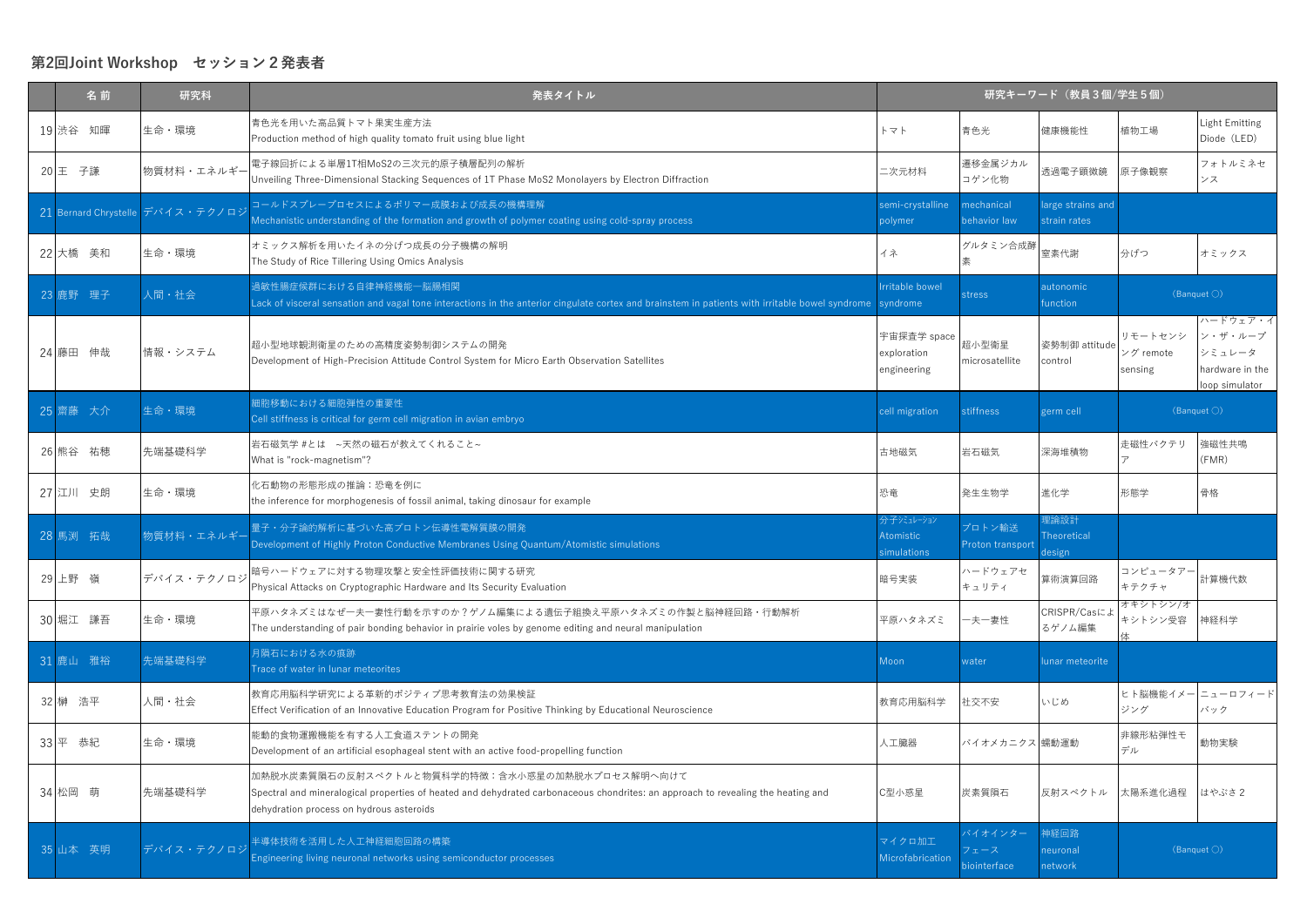#### **第2回Joint Workshop セッション2発表者**

|         | 名前        | 研究科        | 発表タイトル                                                                                                                               | 研究キーワード(教員3個/学生5個)        |                         |                                                      |                     |                        |  |
|---------|-----------|------------|--------------------------------------------------------------------------------------------------------------------------------------|---------------------------|-------------------------|------------------------------------------------------|---------------------|------------------------|--|
| 36 衛藤 貫 |           | 生命・環境      | Tubular endosomeの形成機序と生理的意義<br>Molecular mechanisms for the formation of tubular endosome and its physiological significance         | 細胞生物学                     | 発生生物学                   | 小胞輸送                                                 | tubular<br>endosome | 低分子量G蛋白質<br><b>Rab</b> |  |
|         | 37 川井 喜与人 | 物質材料・エネルギー | 誘起双極子相互作用を考慮した分子動力学シミュレーション手法の開発<br>Development of molecular dynamics simulation method considering with induced dipole interaction. | 電解質膜(燃料電                  |                         | 拡散現象(物質輸  N体粒子法, 分子  最適化, 並列計<br> 動力学(計算科学) 算(大規模計算) |                     | 微小電流, 微小<br>電圧(電気計測)   |  |
|         | 38 當真 賢二  | 先端基礎科学     | ブラックホールは生きている天体か、死んでいる天体か?<br>Are black holes live objects or dead objects?                                                          | 宇宙物理学                     | ブラックホール  エントロピー         |                                                      | (Banquet)           |                        |  |
|         | 39 井田 大貴  | 生命・環境      | 細胞・材料界面の局所計測を実現する高速ナノ電気化学顕微鏡 <br>Nanoscale Analysis of the Cell and Material Surfaces Using fast electrochemical microscopy          | 電気化学顕微鏡                   | 生細胞計測                   | 走査型プローブ顕<br>微鏡                                       | 非接触形状測定             | 化学物質計測                 |  |
|         | 40 中嶋 悠一朗 | 生命・環境      | ライフサイクル、発生そして病態における組織恒常性と細胞運命の変化<br>Tissue homeostasis and cell fate plasticity during development, disease and a life cycle         | Epithelial<br>homeostasis | Cell fate<br>plasticity | $\mathsf{Cell}$<br>division/prolifera<br>tion.       |                     | ※ポスター発表のみ<br>(Banquet) |  |